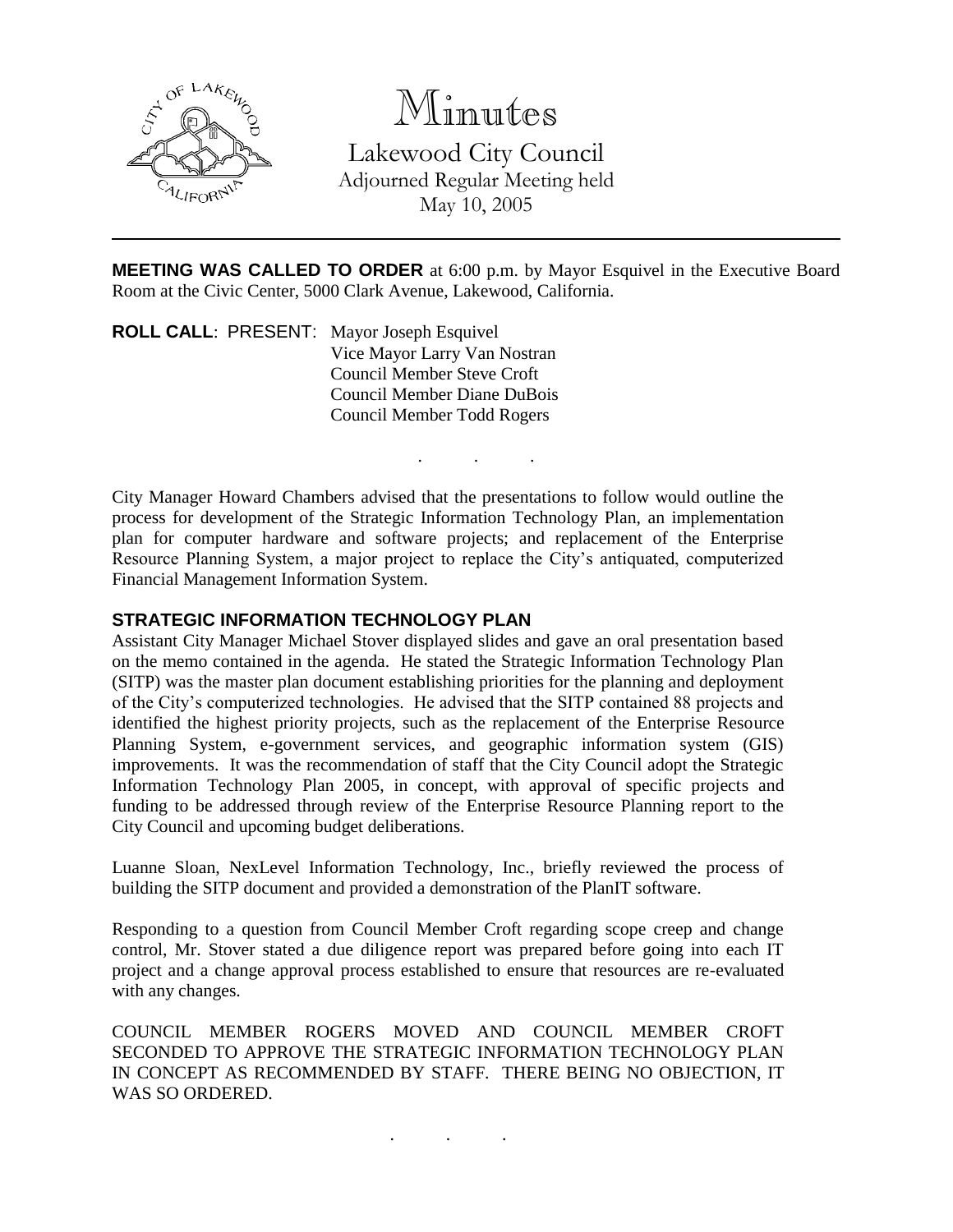City Council Minutes May 10, 2005 Page 2

## **REPLACEMENT OF ENTERPRISE RESOURCE PLANNING SYSTEM**

Mr. Stover displayed slides and gave an oral presentation based on the memo contained in the agenda. He stated the system currently in use for City computer applications had been in place for 24 years and was written in a computer code so old it was known to very few people. A new system would be "off the shelf" software that would be continuously updated and would take approximately 24 months to fully implement.

Liz Atchley, representing the City's IT facilities management firm, ACS, displayed slides and briefly reviewed the progress of the process to date. She stated that the four cities who were still using the old FMIS system had been through a needs assessment to enable the draft of a Request for Proposals. Responses had been received to the RFP and been evaluated and reviewed with the four cities, with the top four companies being interviewed. In July 2004, the top two companies had been invited to provide product demonstrations.

Mr. Stover advised that following the evaluation and demonstrations, the Munis software package appeared to be the best fit for Lakewood, based on factors such as knowledge of city government business and accounting practices; installed base of customers in California; flexibility in integrating with the GroupWise system; and government implementation track record.

Responding to a question from Vice Mayor Van Nostran, Mr. Stover stated that one of the considerations had been that Munis was not tied to Microsoft as the other bidder, Cogsdale/MS Great Plains was, and that while there were other systems that could be more highly customized to meet the City's needs, implementation risks and the associated costs were very high.

Council Member DuBois inquired about citizen interface with the system and the ability to make payments online. Mr. Stover stated that the system would allow residents to make water bill payments online.

A demonstration was given to show navigating the existing FMIS system as compared to the same functions under the Munis system.

Mr. Stover continued by stating the Munis system offered deeper support services and was tailored for municipal government. He noted that there were several applications provided by the current system that would not be addressed by the Munis or other financial system software and would require separate solutions. He advised that there were two ways to purchase the Munis software, either to buy it directly from Tyler Technologies, the parent company for Munis, or it could be purchased through the City's IT management firm, ACS, and briefly covered the pros and cons of each. It was the recommendation of staff that the City Council select Tyler Technologies Munis system as the preferred ERP replacement system; appropriate \$1.96 million for the ERP Replacement Project from designated General Fund reserves; authorize staff to negotiate for the Munis system either with Tyler Technologies or ACS; and to authorize execution of an agreement with AEF Systems Consulting, Inc. in an amount not to exceed \$11,700 for Stage I ERP negotiations.